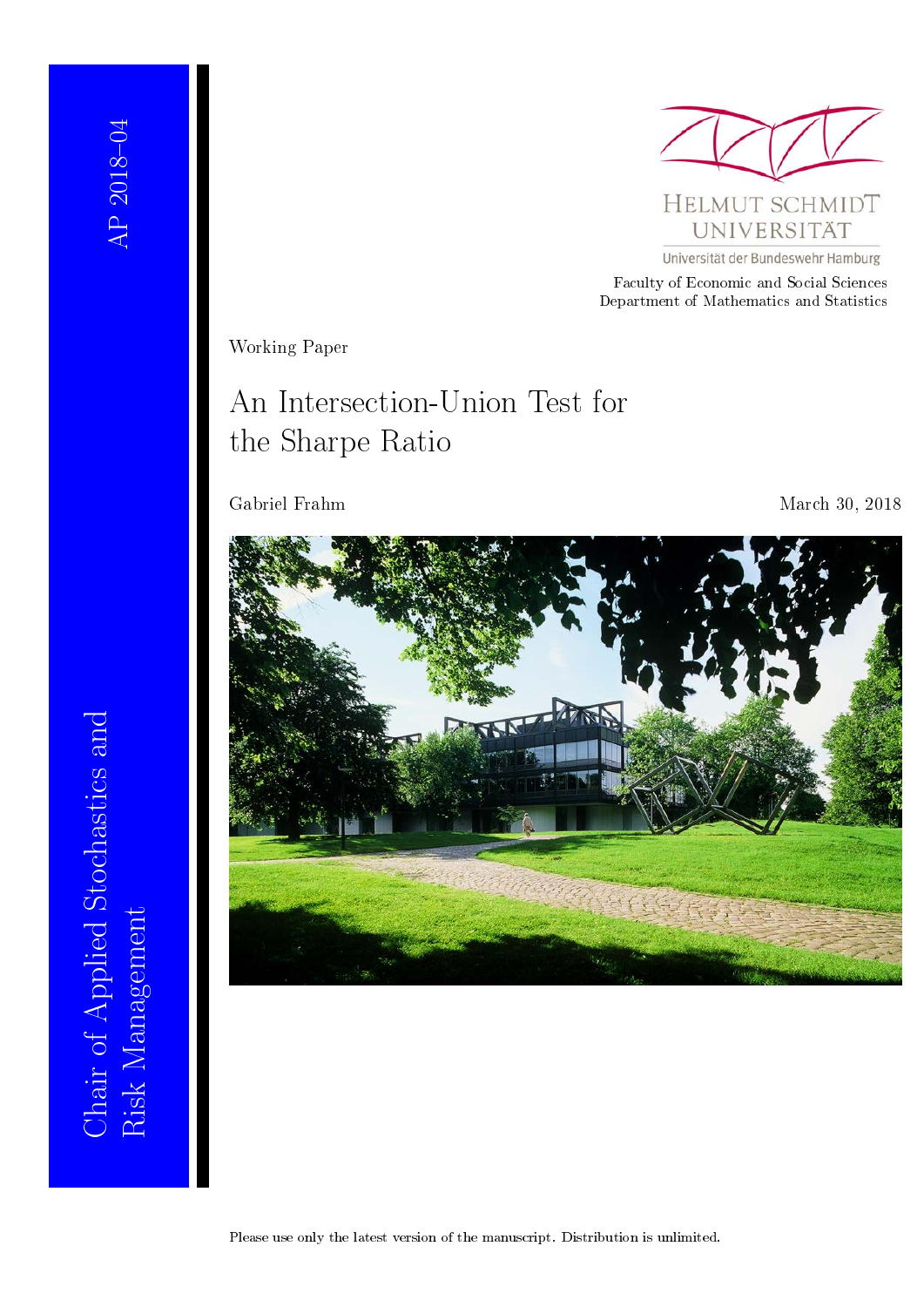# An Intersection-Union Test for the Sharpe Ratio

Gabriel Frahm

Helmut Schmidt University Faculty of Economic and Social Sciences Department of Mathematics and Statistics Chair of Applied Stochastics and Risk Management Holstenhofweg 85, D-22043 Hamburg, Germany

URL: www.hsu-hh.de/stochastik Phone: +49 (0)40 6541-2791 E-mail: frahm@hsu-hh.de

Working Paper Please use only the latest version of the manuscript. Distribution is unlimited.

Supervised by: Prof. Dr. Gabriel Frahm Chair of Applied Stochastics and Risk Management

URL: www.hsu-hh.de/stochastik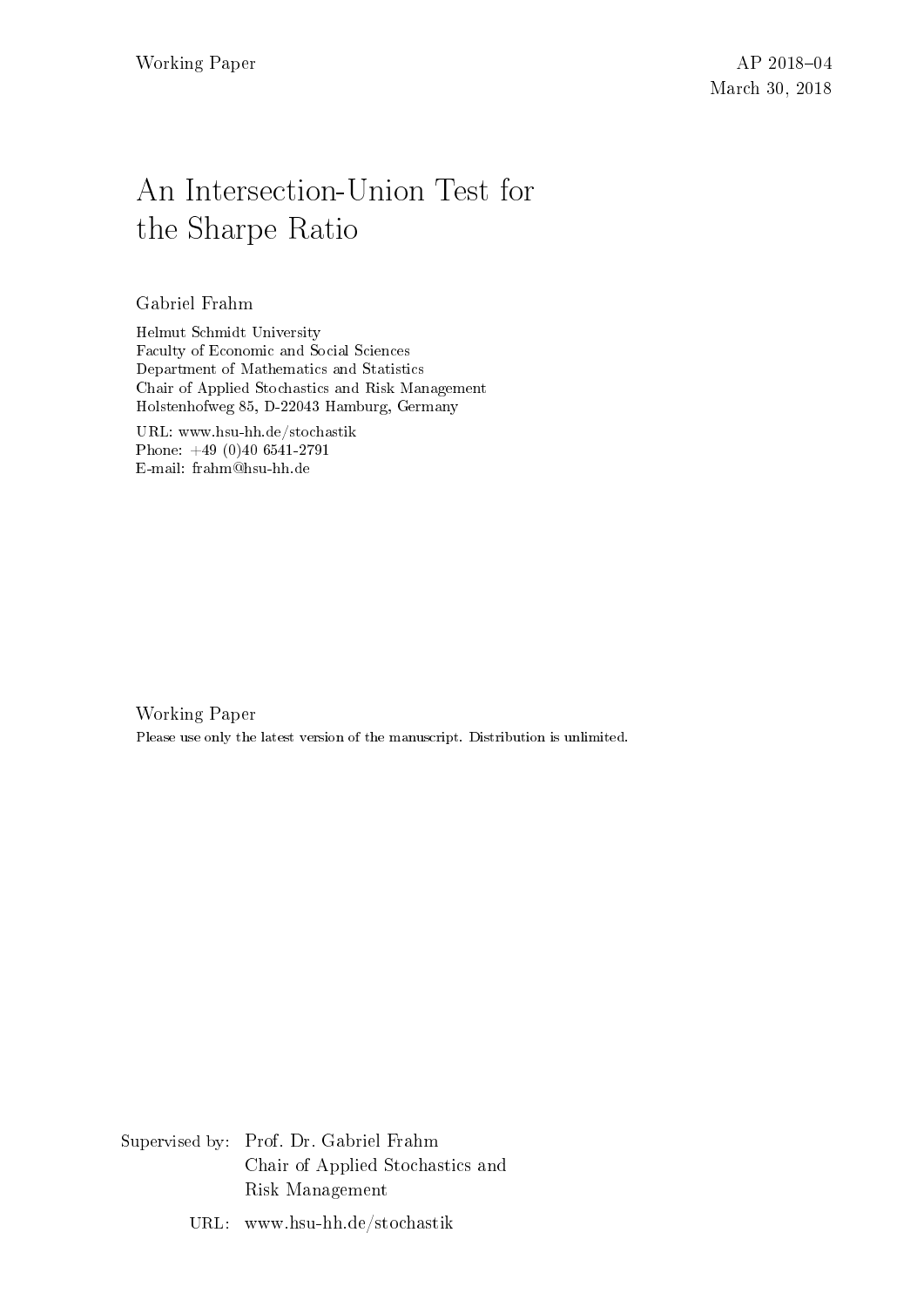## **An Intersection-Union Test for the Sharpe Ratio**

Gabriel Frahm<sup>∗</sup>

Helmut Schmidt University Department of Mathematics and Statistics Chair of Applied Stochastics and Risk Management

March 30, 2018

#### **Abstract**

*An intersection-union test for supporting the hypothesis that a given investment strategy is optimal among a set of alternatives is presented. It compares the Sharpe ratio of the benchmark with that of each other strategy. The intersection-union test takes serial dependence into account and does not presume that asset returns are multivariate normally distributed. An empirical study based on the G–7 countries demonstrates that it is hard to find significant results due to the lack of data, which confirms a general observation in empirical finance.*

**Keywords:** Ergodicity, Gordin's condition, heteroscedasticity, intersection-union test, Jobson-Korkie test, performance measurement, Sharpe ratio.

**JEL Subject Classification:** C12, G11.

<sup>∗</sup>Phone: +49 40 6541-2791, e-mail: frahm@hsu-hh.de.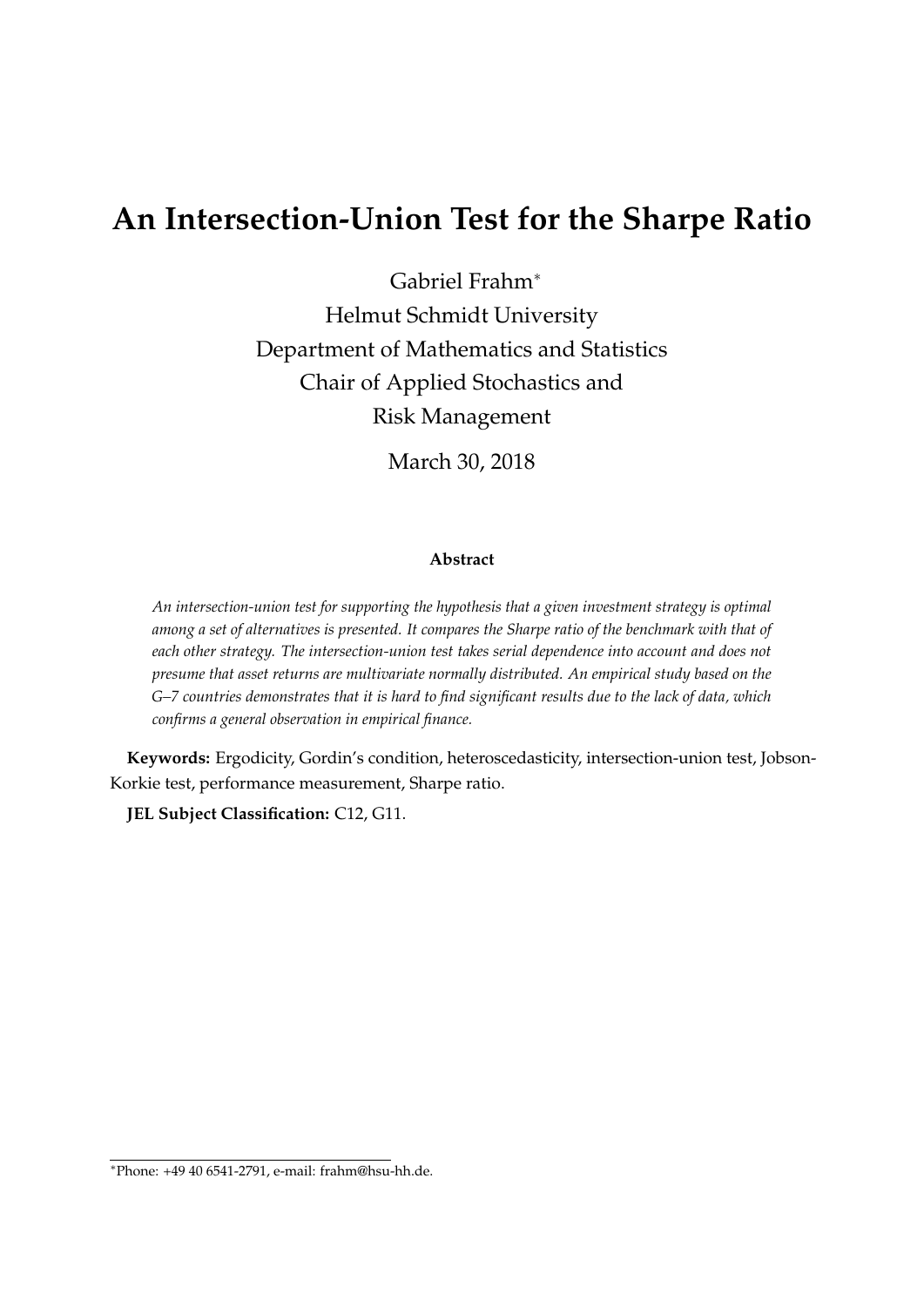#### **1. Motivation**

HIS work builds upon Frahm et al. (2012), in which the authors argue why joint and multiple testing procedures should be applied in order to judge whether or not some investment strategy is optimal among a set of several a HIS work builds upon Frahm et al. (2012), in which the authors argue why joint and multiple testing procedures should be applied in order to judge whether or not some investment strategy is optimal among a set of several alternatives. Frahm et al. (2012) can on the basis of time-series information is worthwhile at all. Indeed, modern portfolio theory suffers from a serious drawback, namely that portfolio weights are very sensitive to estimation risk. It is well-known that portfolio optimization fails on estimating expected asset returns.

DeMiguel et al. (2009) show that well-established investment strategies are not *significantly* better than the naive strategy, i.e., the equally weighted portfolio. Of course, this does not mean that naive diversification is optimal, but we usually have not enough observations in order to prove the opposite. They highlight a general problem of empirical finance, namely that hypothesis testing is difficult due to the lack of data. This is all the more true if there is more than one (single) null hypothesis. The results reported by DeMiguel et al. (2009) are convincing, but their statistical methodology does not take the undesirable effects of joint and multiple testing into account. By contrast, the test presented in this work is designed to address those problems.

The literature provides a wide range of different investment strategies (see, e.g., Bartosz, 2012, Burgess, 2000, Conrad and Kaul, 1998, DeMiguel et al., 2009, Menkhoff et al., 2012, Shen et al., 2007, Szakmary et al., 2010, Vrugt et al., 2004, Zagrodny, 2003) and we are typically concerned with the question of whether a given investment strategy is optimal among a set of alternatives.<sup>1</sup> In order to validate our hypothesis, we usually compare the performance of our benchmark, e.g., its certainty equivalent or Sharpe ratio, with the performance of each other strategy that is taken into consideration. Let  $d > 1$  be the number of investment strategies and  $i \in \{1, 2, ..., d\}$  be our benchmark. We may suppose that  $i = 1$  without loss of generality. Further, let  $\eta = (\eta_1, \eta_2, \dots, \eta_d) \in \mathbb{R}^d$  be a (column) vector of performance measures. Now, first of all, consider the hypotheses

$$
H_{0\wedge} : \eta_1 \ge \eta \qquad \text{vs.} \qquad H_{1\wedge} : \eta_1 \ngeq \eta.
$$

That is,  $H_{0\wedge}$  states that our benchmark is optimal. After performing a (joint) hypothesis test, we could reject the null hypothesis *H*<sub>0∧</sub> in favor of the alternative hypothesis *H*<sub>1∧</sub>. In this case, we could say that there exists *some* strategy that is better than our benchmark, but not *which* one.<sup>2</sup> By contrast, if we are not able to reject *H*0<sup>∧</sup> we must not conclude that our benchmark is optimal. A well-known method for testing the intersection of a number of single null hypotheses is studied by Roy (1953), which is called union-intersection test (Sen and Silvapulle, 2002). However, union-intersection tests are not the object of this work.

<sup>1</sup>A different question is whether some *asset universe* allows the investor to achieve a higher performance compared to another asset universe (Hanke and Penev, 2018).

 $^2$ In order to identify the outperforming strategies we would have to apply a multiple test. For more details on that topic see, e.g., Frahm et al. (2012) as well as Romano and Wolf (2005).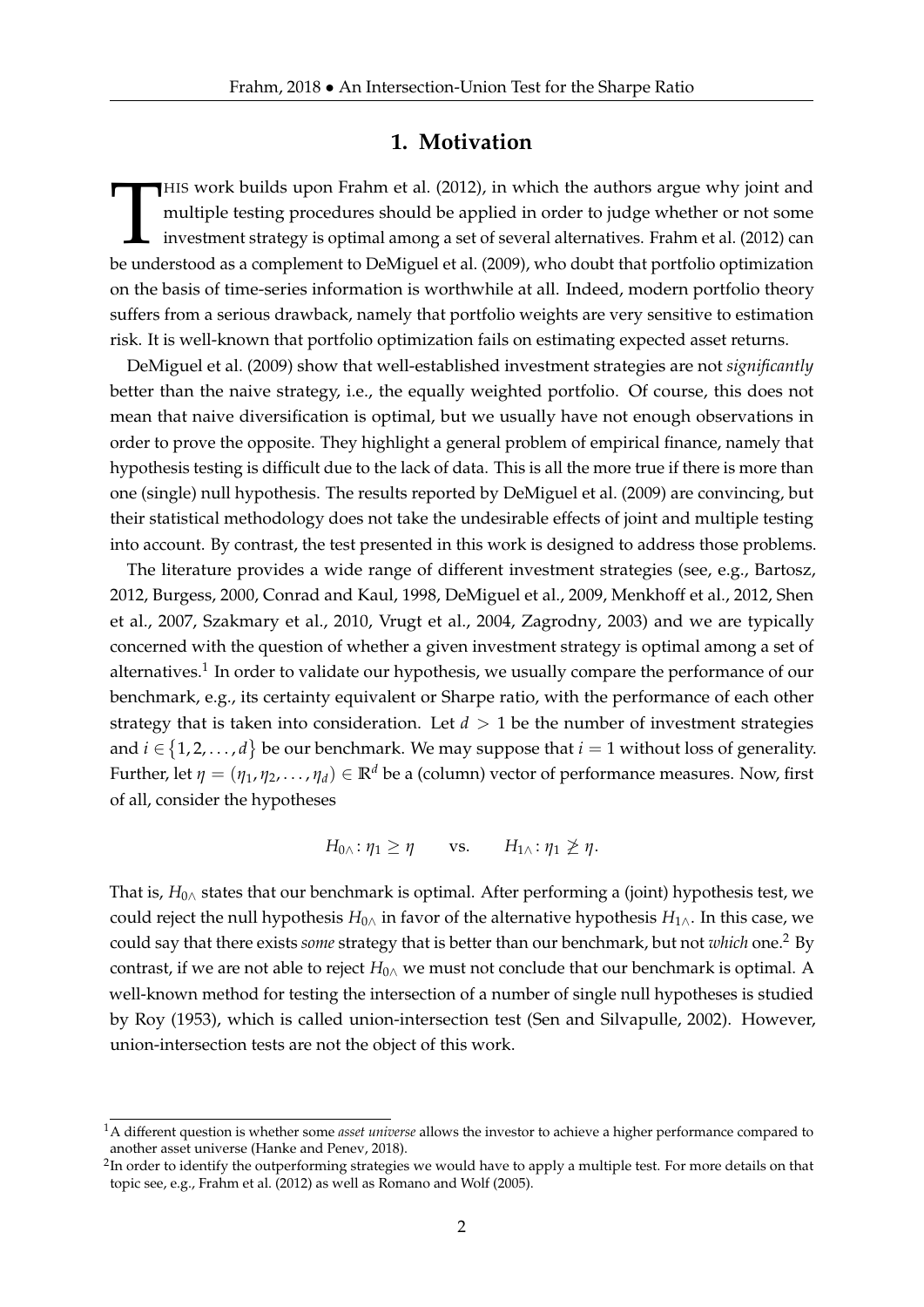By contrast, here I consider the following hypotheses:

$$
H_{0\vee}
$$
:  $\eta_1 \not\geq \eta$  vs.  $H_{1\vee}$ :  $\eta_1 \geq \eta$ .

Now, the joint null hypothesis *H*0<sup>∨</sup> asserts that our benchmark is not optimal. If we are able to reject *H*0∨, our benchmark turns out to be (significantly) optimal among *all* alternatives. By contrast, in the case in which we cannot reject the null hypothesis we must not conclude that our benchmark is outperformed by any other strategy. Applying a test for  $H_{0\vee}$  might be the primary goal both in theoretical and in practical applications of portfolio theory.

The former test can be rewritten, equivalently, as

$$
H_{0\wedge} : \bigwedge_{i=2}^d \eta_1 \geq \eta_i \qquad \text{vs.} \qquad H_{1\wedge} : \bigvee_{i=2}^d \eta_1 < \eta_i,
$$

whereas the latter test reads

$$
H_{0\vee} \colon \bigvee_{i=2}^d \eta_1 < \eta_i \quad \text{vs.} \quad H_{1\vee} \colon \bigwedge_{i=2}^d \eta_1 \geq \eta_i.
$$

This explains the chosen symbols for the null and the alternative hypothesis. However, in the following I focus on the latter test and write only "*H*0" and "*H*1" for notational convenience.

The test proposed in this work is very simple: The null hypothesis is rejected if and only if we can reject each single hypothesis  $H_{0i}$ :  $\eta_1 < \eta_i$  in favor of  $H_{1i}$ :  $\eta_1 \ge \eta_i$ . Let  $A_i$  be the event that  $H_{0i}$  is rejected. The probability that all single null hypotheses are rejected amounts to

$$
\mathbb{P}\left(\bigcap_{i=2}^d A_i\right) \leq \bigwedge_{i=2}^d \mathbb{P}(A_i).
$$

If  $H_{0i}$  is true for some  $i \in \{2,3,\ldots,d\}$  we must have that  $\mathbb{P}(A_i) \leq \alpha_i$ , where  $\alpha_i \in (0,1)$  denotes the significance level of the (single) hypothesis test for  $H_{0i}$ . Under  $H_0$  at least one single null hypothesis must be true and thus we have that

$$
\bigwedge_{i=2}^d \mathbb{P}(A_i) \leq \bigvee_{i=2}^d \alpha_i.
$$

Hence, the proposed test for *H*<sub>0</sub> has level  $\alpha \in (0,1)$  if  $\alpha_2, \alpha_3, \ldots, \alpha_d \leq \alpha$ . The least conservative choice is  $\alpha_2 = \alpha_3 = \ldots = \alpha_d = \alpha$ , in which case  $H_0$  is rejected if and only if the largest *p*-value of all single tests falls below *α*. Throughout this work, I assume that each single test has level *α*.

At first glance, this testing procedure might seem to suffer from a lack of power because it does not take the dependence structure of the single test statistics into account. Nonetheless, it is a likelihood-ratio test that is commonly referred to as an intersection-union test (Berger, 1997). Thus, it inherits the general asymptotic optimality properties of likelihood-ratio tests that are known from likelihood theory (see, e.g., van der Vaart, 1998, Chapter 15 and 16). Another striking feature might be the fact that the overall test has the same significance level as each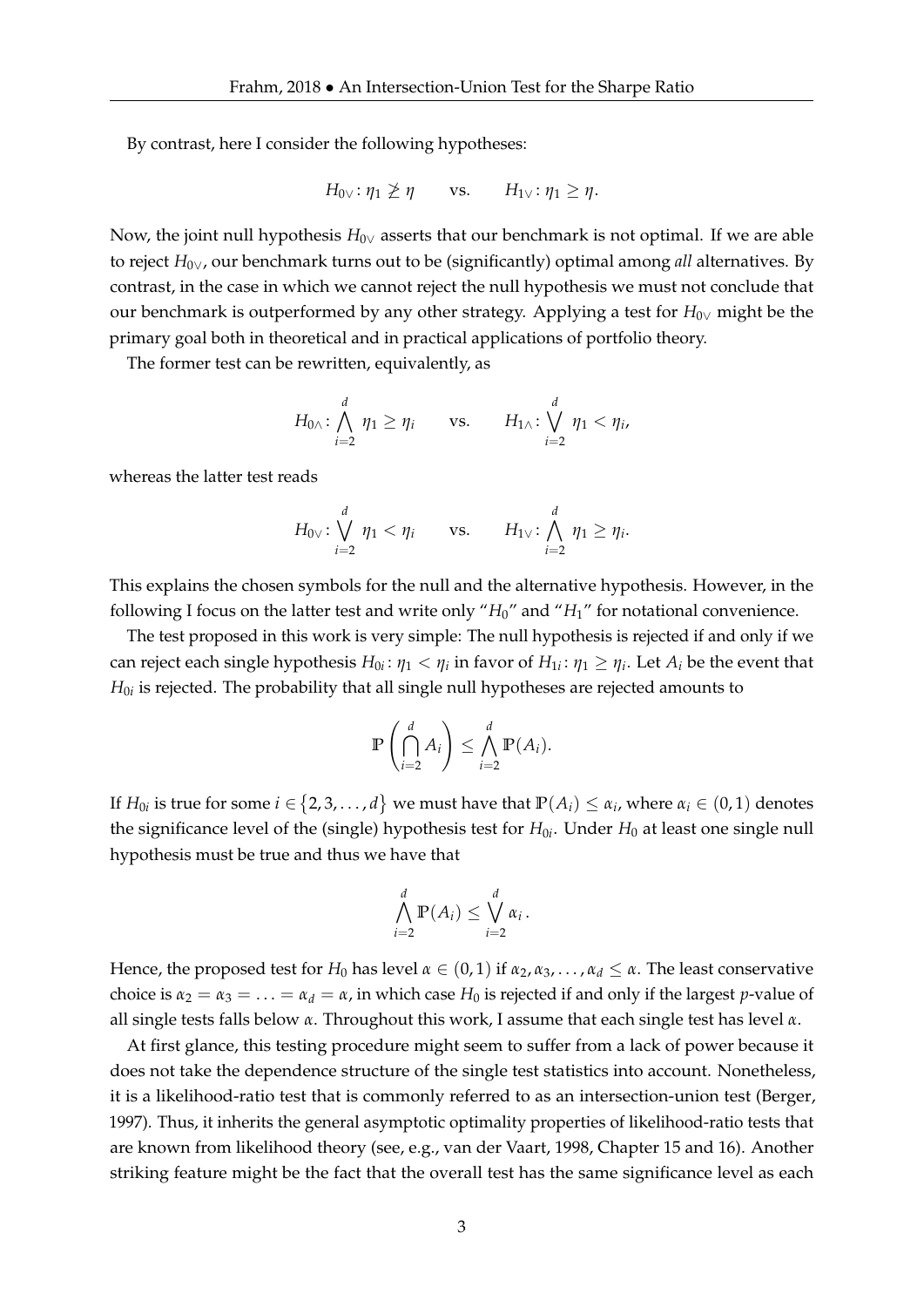single test. This is because  $H_0$  is rejected only if *all* single tests lead to a rejection and so we need no Bonferroni correction in order to preserve the significance level of each single test. For more details on that topic see Berger (1997) as well as Sen and Silvapulle (2002).

In this work, I present an intersection-union test in order to decide whether a given investment strategy is optimal among a set of alternative strategies. This is done with respect to the Sharpe ratio. Joint and multiple tests for the Sharpe ratio are applied also in Frahm et al. (2012) by using a stationary block-bootstrap procedure. By contrast, here I provide analytical results. I refrain from assuming that asset returns are serially independent and multivariate normally distributed. Each single test represents a (nonparametric) generalization of the Jobson-Korkie test (Jobson and Korkie, 1981, Memmel, 2003). Finally, I apply the intersection-union test to historical data.

The same problem is addressed by Ledoit and Wolf (2008) as well as Schmid and Schmidt (2009) in a bivariate setting. However, the intersection-union test presented here is motivated by a *multivariate* point of view, i.e., *d* > 2, and its primary goal is to avoid any kind of selection bias that can occur when testing a joint hypothesis. Thus, it cannot be said that the intersection-union test is "better" or "worse" than the tests proposed by Ledoit and Wolf (2008). It is hardly possible to provide any general answer to this question at all (Ledoit and Wolf, 2008, Section 4 and 5). Instead, I try to fill a gap between Frahm et al. (2012) as well as Ledoit and Wolf (2008):

- (i) I derive closed-form expressions for the standard errors of the test statistics, instead of providing numerical results that have been obtained by bootstrapping, and
- (ii) I do this for the case  $d \ge 2$  but not (only) for  $d = 2$ .

#### **2. The Intersection-Union Test**

#### **2.1. Gordin's Condition**

In the following, " $X_n \to X$ " denotes almost sure convergence, whereas " $X_n \rightsquigarrow X$ " stands for convergence in distribution. Let  $P_t > 0$  be the price of some asset or, more generally, the value of some strategy at time  $t \in \mathbb{Z}$ . Throughout this work, the terms "asset" and "strategy" as well as "price" and "value" are used synonymously. The asset return after Period *t* is defined as  $R_t := P_t/P_{t-1} - 1.3$  I assume that the return process  $\{R_t\}$  is (strongly) stationary with expected return  $\mu := \mathbf{E}(R_t)$  and variance  $\sigma^2 := \mathbf{Var}(R_t) < \infty$ . The process  $\{R_t\}$  shall also be ergodic. This means that  $\frac{1}{n} \sum_{t=1}^{n} f(R_t) \to \mathbf{E}(f(R))$  for each integrable function  $f$  of  $R$ , where the random variable *R* has the same distribution as each component of  ${R<sub>t</sub>}$ . This guarantees that every finite moment of *R* can be consistently estimated by the corresponding moment estimator. The return process is ergodic if it is mixing (Bradley, 2005). More precisely, for all *k*, *l* = 1, 2, . . . , the random vector  $(R_t, R_{t+1}, \ldots, R_{t+k})$  is asymptotically independent of  $(R_{t-n}, R_{t-n+1}, \ldots, R_{t-n+l})$ as *n* → ∞ (Hayashi, 2000, p. 101).

The ergodicity of  $\{R_t\}$  implies that  $\mu_n \to \mu$ , where  $\mu_n := \frac{1}{n} \sum_{t=1}^n R_t$  is the sample mean of *R*1, *R*2, . . . , *Rn*. Put another way, the return process satisfies the Strong Law of Large Numbers. In order to preserve the Central Limit Theorem (CLT), i.e.,  $\sqrt{n} (\mu_n - \mu) \rightsquigarrow \mathcal{N}(0, \sigma_{\text{L}}^2)$ , we need

 $^3$ Any capital income that occurs during Period *t* is considered part of  $P_t$ .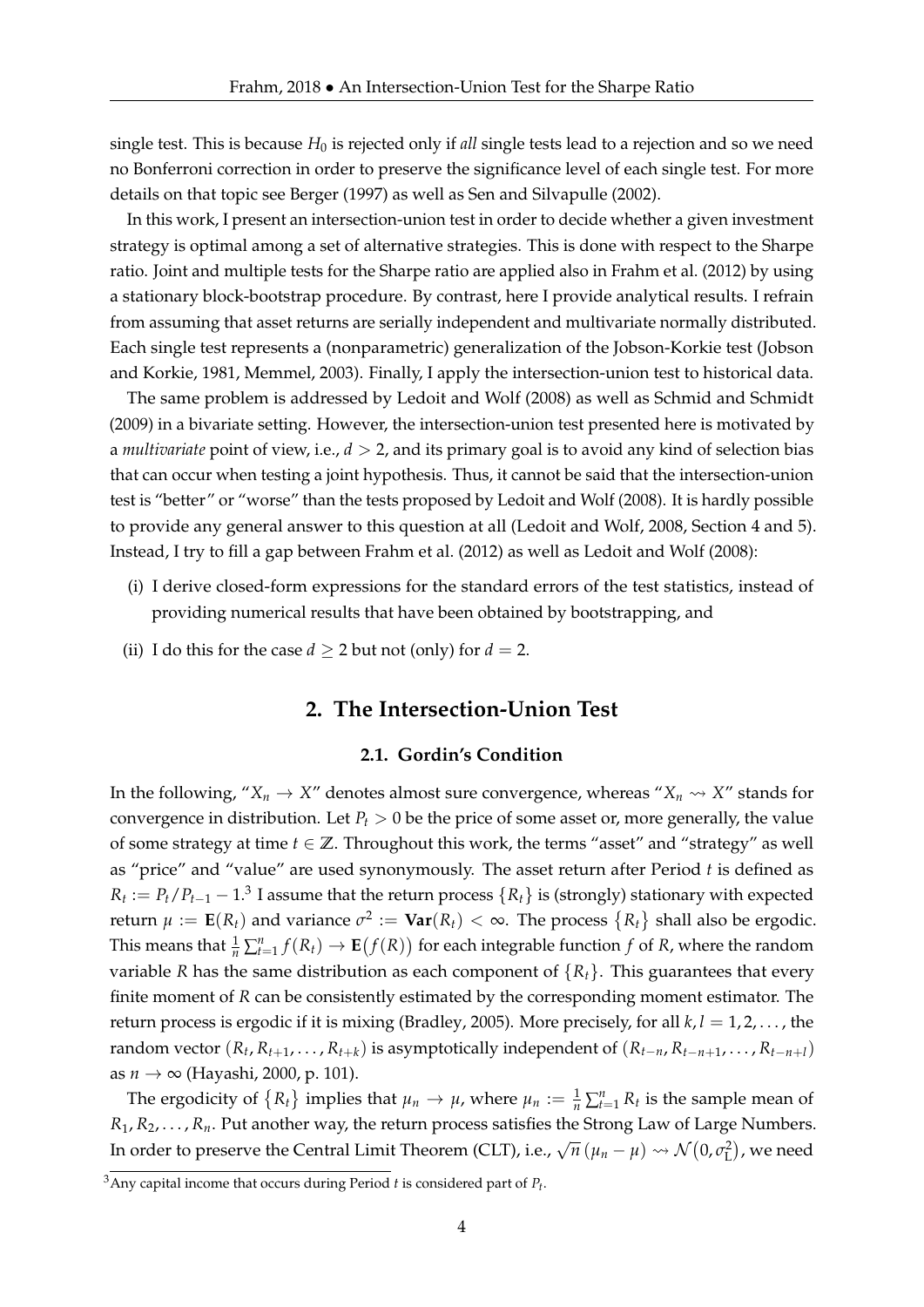an additional requirement. This is known as Gordin's condition (Hayashi, 2000, p. 402). Let  $\mathcal{H}_t := (R_t, R_{t-1}, \ldots)$  be the history of  $\{R_t\}$  at time  $t \in \mathbb{Z}$ . It is assumed that  $\mathbf{E}(R_t | \mathcal{H}_{t-n})$ converges in mean square to  $\mu$  as  $n \to \infty$  and, according to Hayashi (2000, p. 403), we must have that

$$
\sum_{k=0}^\infty \sqrt{\mathbf{E}(\varepsilon_k^2)}\;<\infty
$$

 $\text{with } \varepsilon_k := \mathbf{E}(R_t | \mathcal{H}_{t-k}) - \mathbf{E}(R_t | \mathcal{H}_{t-k-1}) \text{ for } k = 0, 1, \ldots.$  It can be shown that  $\sigma_L^2 = \sum_{k=-\infty}^{\infty} \Gamma(k)$ , where  $\Gamma$  is the autocovariance function of  $\{R_t\}$  (Hayashi, 2000, Proposition 6.10). The number  $\sigma_{\text{L}}^2$ is referred to as the large-sample variance of  $\{R_t\}$ , whereas  $\sigma^2$  represents its stationary variance. In the following, I assume that  $\tau^2 := \textbf{Var}\big((R_t-\mu)^2\big)<\infty$  and that Gordin's condition is satisfied not only for  $\{R_t\}$  but also for  $\{(R_t - \mu)^2\}$ .

The aforementioned requirements can easily be extended to any *d*-dimensional return process (Hayashi, 2000, p. 405) and applied to a broad class of standard time-series models. There exist a number of alternative criteria for the CLT, which can be found, e.g., in Brockwell and Davis (1991, p. 213) as well as Hamilton (1994, p. 195). However, to the best of my knowledge, Gordin's condition represents the most unrestrictive set of assumptions about the serial dependence structure of a stochastic process (Eagleson, 1975). In particular, it can be considered a natural generalization of the CLT for martingale difference sequences (Hayashi, 2000, p. 106).

It is worth emphasizing that the number of dimensions, *d*, is supposed to be *fixed*. At least, we have to assume that  $n, d \rightarrow \infty$  such that  $n/d \rightarrow \infty$ . If  $n/d$  tends to a finite number, the CLT might become invalid and other interesting issues that are well-known from random matrix theory can arise (Frahm and Jaekel, 2015). By contrast, if the number of observations relative to the number of strategies is sufficiently large, we may expect that the CLT is satisfied under the aforementioned conditions.

I suppose, without loss of generality, that the risk-free interest rate is constantly zero. That is, I implicitly refer to asset returns in *excess* of the risk-free interest rate that can be observed at the beginning of each period. The Sharpe ratio  $\eta := \mu/\sigma$  (Sharpe, 1966) is frequently used as a performance measure both in theory and in practice. In the following section, I present the intersection-union test, which can be applied in order to judge whether a given investment strategy possesses the largest Sharpe ratio among a set of alternatives. This can be done under the quite general assumptions about the return process  ${R<sub>t</sub>}$  mentioned above.

#### **2.2. Asymptotic Properties of Sharpe Ratios**

In this section, I present some asymptotic properties of Sharpe ratios. The reader can find the derivations in the appendix. It holds that

$$
\sigma_n^2 := \frac{1}{n} \sum_{t=1}^n (R_t - \mu_n)^2 = \frac{1}{n} \sum_{t=1}^n (R_t - \mu)^2 - \underbrace{(\mu_n - \mu)^2}_{\to 0} \to \sigma^2
$$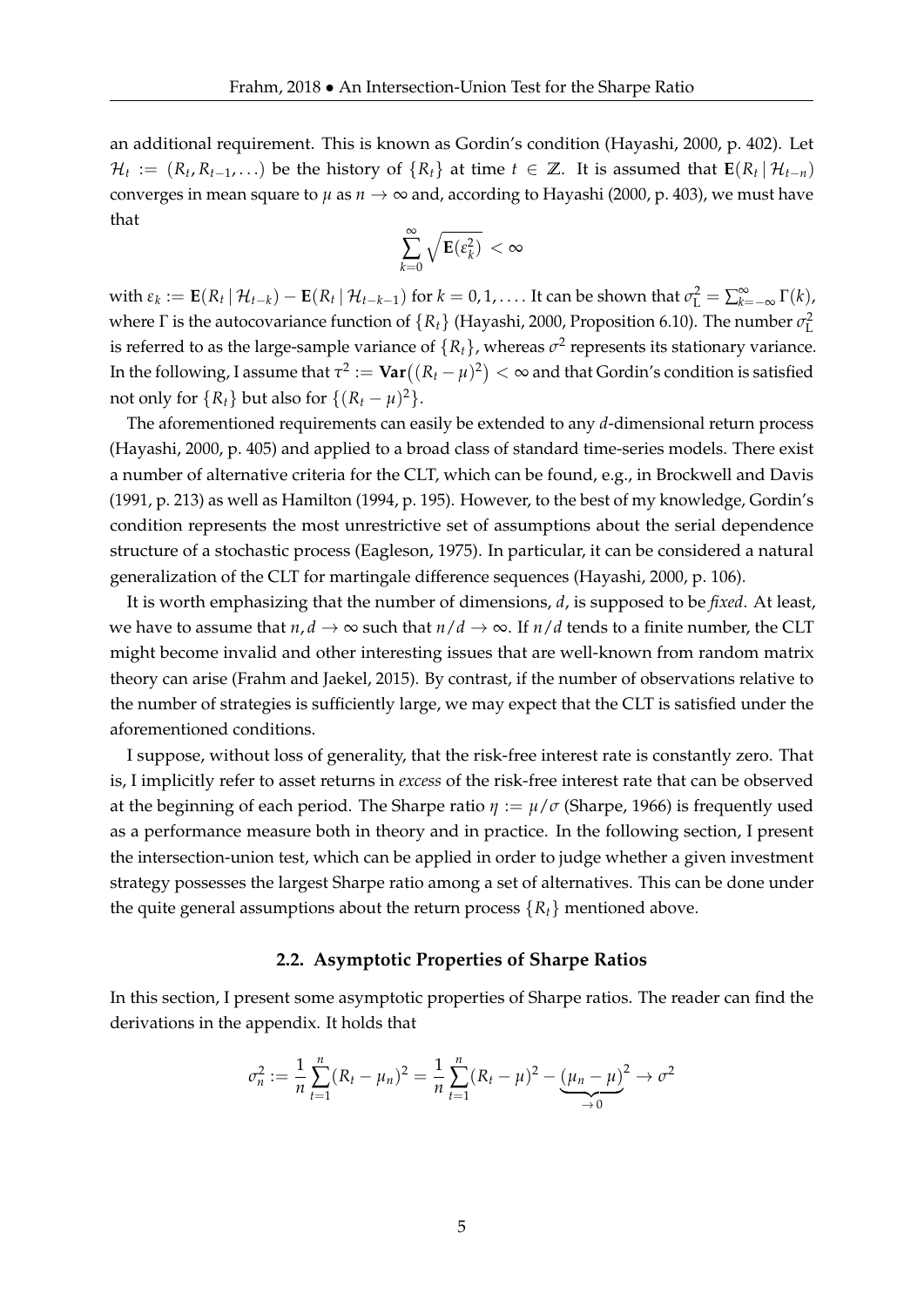and

$$
\sqrt{n} \left( \sigma_n^2 - \sigma^2 \right) = \sqrt{n} \left\{ \frac{1}{n} \sum_{t=1}^n \left[ (R_t - \mu)^2 - \sigma^2 \right] \right\} - \underbrace{\sqrt{n} \left( \mu_n - \mu \right)}_{\sim \mathcal{N}(0, \sigma_L^2)} \underbrace{(\mu_n - \mu)}_{\rightarrow 0} \sim \mathcal{N}(0, \tau_L^2).
$$

This means that  $\sigma_n^2$  is a consistent estimator for the stationary variance  $\sigma^2$  and  $\sqrt{n}$   $(\sigma_n^2 - \sigma^2)$  is asymptotically normally distributed with large-sample variance  $\tau_L^2$ .

For assessing the large-sample variance of  $\{R_t\}$ , i.e.,  $\sigma_L^2 = \sum_{k=-\infty}^{\infty} \Gamma(k)$ , we need to estimate the autocovariance function Γ. There are many ways to achieve this goal. Usually, one applies either heteroscedasticity-autocorrelation consistent (HAC) inference or some bootstrap procedure (Andrews, 1991, Ledoit and Wolf, 2008, Politis, 2003). A nice comparison between HAC inference and bootstrapping in the context of performance measurement can be found in Ledoit and Wolf (2008). Bootstrapping is a very powerful tool, but it can be computationally more intensive than HAC inference. Moreover, sometimes it is not clear whether or not the necessary (mathematical) conditions for the bootstrap are satisfied. The method proposed here, in some sense, bypasses the aforementioned problems. However, also HAC estimation can be somewhat obscure when it comes to choosing the right kernel and bandwidth, etc. For this reason, I keep things as simple as possible, i.e., I choose the box-kernel-type HAC-estimator

$$
\sigma_{\text{L}n}^2 := \Gamma_n(0) + 2 \sum_{k=1}^l \Gamma_n(k),
$$

where  $\Gamma_n$  is the empirical autocovariance function of  $\{R_t\}$  with  $l \ll n$  (Hayashi, 2000, p. 142), i.e.,

$$
k \mapsto \Gamma_n(k) := \frac{1}{n} \sum_{t=k+1}^n (R_t - \mu_n) (R_{t-k} - \mu_n).
$$

It is a stylized fact of empirical finance that  $\Gamma_n(k) \approx \Gamma(k) \approx 0$  for all  $k \neq 0$ , i.e., asset returns are not significantly autocorrelated, and so we may expect that  $\sigma_{\text{L}n}^2 \approx \sigma_n^2$ .

The large-sample variance of  $\{(R_t - \mu)^2\}$  is  $\tau_L^2$ , which can be estimated by

$$
\tau_{\text{L}n}^2 := \Pi_n(0) + 2 \sum_{k=1}^l \Pi_n(k),
$$

where  $\Pi_n$  is the empirical autocovariance function of  $\left\{ (R_t - \mu_n)^2 \right\}$ , i.e.,

$$
k \mapsto \Pi_n(k) := \frac{1}{n} \sum_{t=k+1}^n \left( (R_t - \mu_n)^2 - \sigma_n^2 \right) \left( (R_{t-k} - \mu_n)^2 - \sigma_n^2 \right).
$$

Typically, asset returns are conditionally heteroscedastic. This means that, in contrast to  $\sigma_{\rm L}^2$  vs.  $\sigma$ <sup>2</sup>, the large-sample variance  $\tau$ <sup>2</sup> can be significantly larger than the stationary variance  $\tau$ <sup>2</sup>.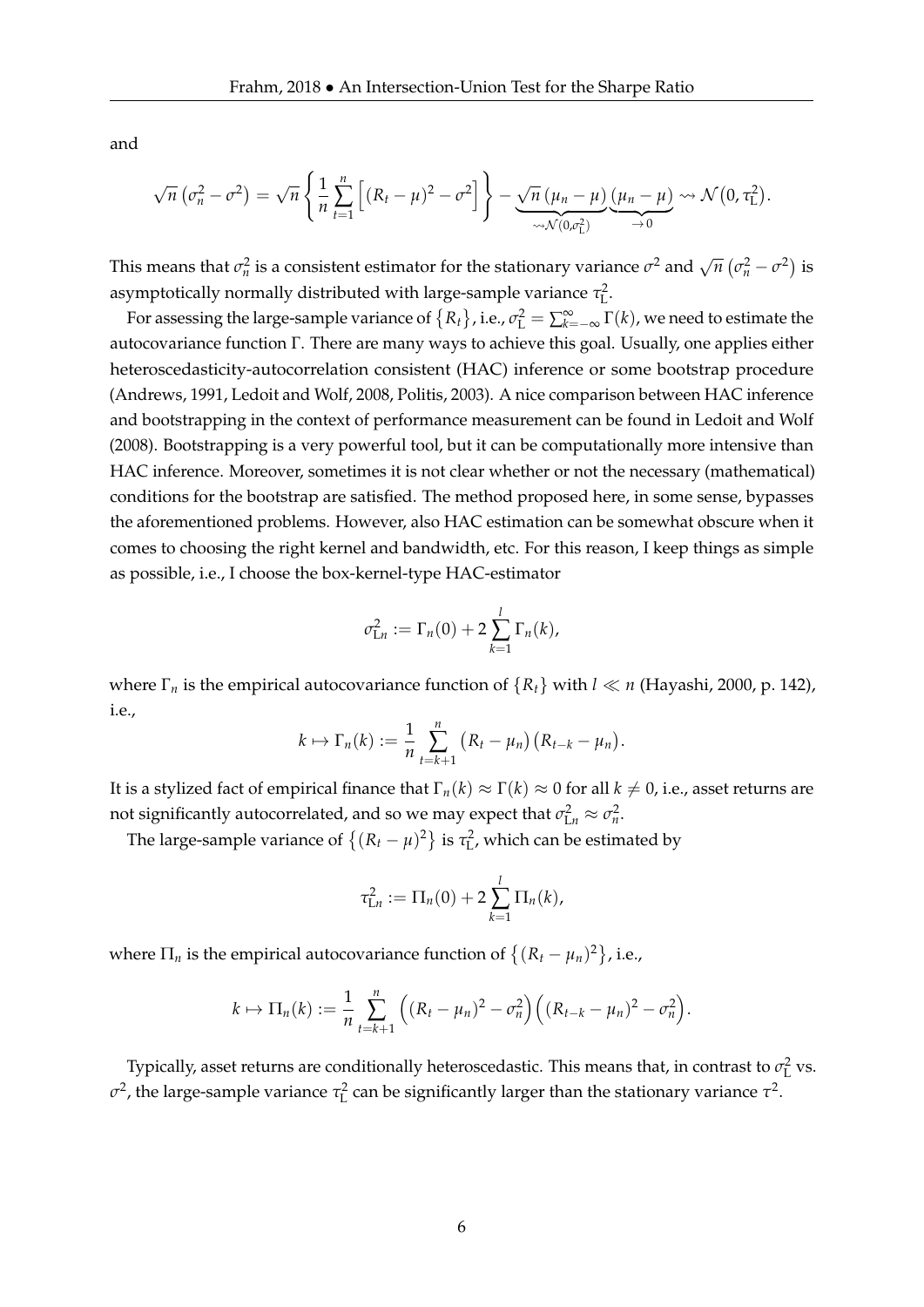Gordin's condition guarantees that

$$
\sqrt{n}\left(\begin{bmatrix} \mu_n-\mu \\ \sigma_n^2-\sigma^2 \end{bmatrix}\right) \rightsquigarrow \mathcal{N}\left(0, \begin{bmatrix} \sigma_L^2 & \kappa_L \\ \kappa_L & \tau_L^2 \end{bmatrix}\right),
$$

where  $\kappa_L$  represents the large-sample covariance between *R* and  $(R - \mu)^2$ . Due to the so-called "leverage effect" (Black, 1976), we can expect that  $\kappa_L$  is negative. Moreover, we already know that  $\sqrt{n}$  ( $\mu_n - \mu$ )  $\rightsquigarrow$   $\mathcal{N}(0, \sigma_{\text{L}}^2)$  and, by applying the delta method, we obtain

$$
\sqrt{n} \left( \sigma_n - \sigma \right) \rightsquigarrow \mathcal{N} \left( 0, \frac{\tau_{\rm L}^2}{4\sigma^2} \right),
$$

which can be used in order to calculate the standard error of *σn*.

The Sharpe ratio is estimated by  $\eta_n := \mu_n / \sigma_n$  and the delta method leads to

$$
\sqrt{n}(\eta_n-\eta) \rightsquigarrow \mathcal{N}\left(0, \frac{\sigma_{\rm L}^2}{\sigma^2}-\frac{\eta\kappa_{\rm L}}{\sigma^3}+\frac{\eta^2\tau_{\rm L}^2}{4\sigma^4}\right).
$$

Schmid and Schmidt (2009) obtain the same large-sample variance of {*ηn*} under the assumption that the processes are strongly mixing (Bradley, 2005), but that assumption seems to be more restrictive than Gordin's condition.

To the best of my knowledge, Lo (2002) is the first who analyzes the potential impact of serial dependence when estimating the Sharpe ratio. Mertens (2002) points out that the formula for independent and identically distributed asset returns presented by Lo (2002) is implicitly based on the normal-distribution hypothesis. More precisely, he shows that the large-sample variance of  $\{\eta_n\}$  is

$$
1+\frac{\eta^2}{2}-\gamma_3\eta+\frac{\gamma_4-3}{4}\cdot\eta^2
$$

if the components of  ${R_t}$  are independent and identically distributed, where

$$
\gamma_3 := \frac{\mathbf{E}((R_t - \mu)^3)}{\sigma^3} \quad \text{and} \quad \gamma_4 := \frac{\mathbf{E}((R_t - \mu)^4)}{\sigma^4}
$$

denote the skewness and the kurtosis of *R<sup>t</sup>* , respectively. Lo (2002) implicitly presumes that  $\gamma_3 = 0$  and  $\gamma_4 = 3$ , in which case the large-sample variance of  $\{\eta_n\}$  is  $1 + \eta^2/2$ . Some of those results can be found also in Opdyke (2007). However, Ledoit and Wolf (2008) mention that the formula for serially dependent asset returns presented by Opdyke (2007) is wrong because it does not distinguish between large-sample and stationary (co-)variances. One purpose of this work is to clarify the aforementioned misunderstandings.

Suppose, without loss of generality, that we want to compare the Sharpe ratio of Strategy 1 with that of Strategy 2. The reader can verify in the appendix that

$$
\sqrt{n}\left(\begin{bmatrix} \eta_{1n} - \eta_1 \\ \eta_{2n} - \eta_2 \end{bmatrix}\right) \rightsquigarrow \mathcal{N}\left(0, \begin{bmatrix} \omega_{11} & \omega_{12} \\ \omega_{21} & \omega_{22} \end{bmatrix}\right)
$$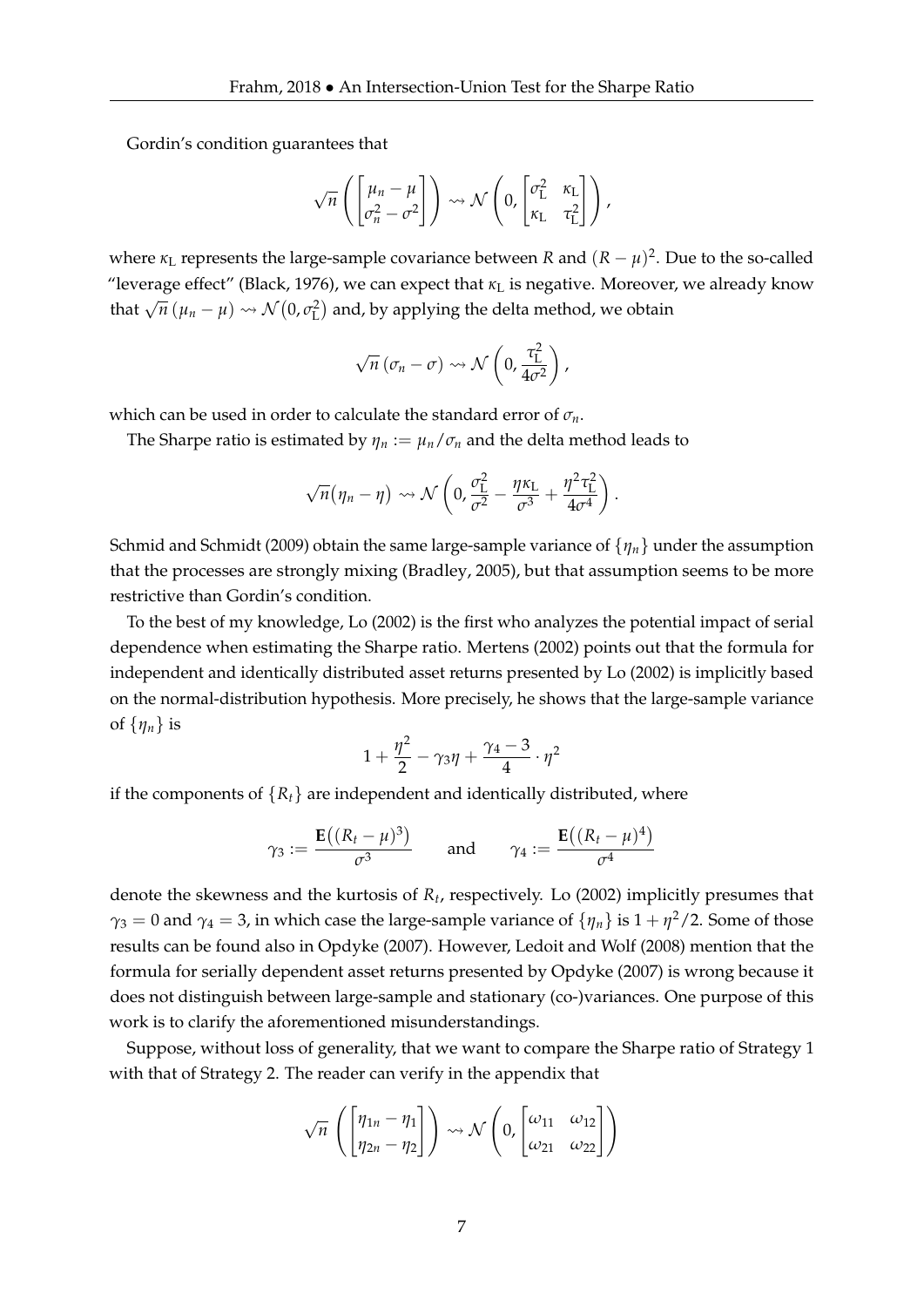with

and

where

$$
\omega_{11} = \frac{\sigma_{L1}^2}{\sigma_1^2} - \frac{\eta_1 \kappa_{L1}}{\sigma_1^3} + \frac{\eta_1^2 \tau_{L1}^2}{4\sigma_1^4}, \qquad \omega_{22} = \frac{\sigma_{L2}^2}{\sigma_2^2} - \frac{\eta_2 \kappa_{L2}}{\sigma_2^3} + \frac{\eta_2^2 \tau_{L2}^2}{4\sigma_2^4},
$$

$$
\omega_{12} = \omega_{21} = \frac{\lambda_{11}}{\sigma_1 \sigma_2} - \frac{\eta_2 \sigma_1 \lambda_{12} + \eta_1 \sigma_2 \lambda_{21}}{2\sigma_1^2 \sigma_2^2} + \frac{\eta_1 \eta_2 \lambda_{22}}{4\sigma_1^2 \sigma_2^2},
$$

$$
\begin{bmatrix} \lambda_{11} & \lambda_{12} \\ \lambda_{21} & \lambda_{22} \end{bmatrix}
$$

is the large-sample covariance matrix of  $(R_{1t}, (R_{1t} - \mu_1)^2)$  and  $(R_{2t}, (R_{2t} - \mu_2)^2)$ .

We conclude that

√  $\overline{n}$  ( $\Delta \eta_n - \Delta \eta$ )  $\leadsto \mathcal{N}(0, \omega_{11} + \omega_{22} - 2\omega_{12})$ 

with  $\Delta \eta_n := \eta_{1n} - \eta_{2n}$  and  $\Delta \eta := \eta_1 - \eta_2$ . It is worth emphasizing that the benchmark must be chosen *before* examining the Sharpe ratios. Otherwise, the entire procedure would suffer from a selection bias and then the results derived so far are no longer valid. However, this is not a serious drawback. If our choice of the benchmark is based on historical data we can simply apply the test out of sample.

As already mentioned at the end of Section 1, the given result represents a nonparametric generalization of the Jobson-Korkie test (Jobson and Korkie, 1981), which is frequently used in finance. The latter is based on the assumption that asset returns are serially independent and multivariate normally distributed. In this special case, it follows that

$$
\sqrt{n}\left(\Delta\eta_n-\Delta\eta\right)\rightsquigarrow\mathcal{N}\left(0,2\left(1-\rho_{12}\right)+\frac{\eta_1^2+\eta_2^2-2\eta_1\eta_2\rho_{12}^2}{2}\right),
$$

where  $\rho_{12} := \sigma_{12}/(\sigma_1\sigma_2)$  is the linear correlation coefficient between the return on Strategy 1 and the return on Strategy 2. This expression for the large-sample variance of {∆*ηn*} corrects a typographical error made by Jobson and Korkie (1981) (Memmel, 2003).

#### **2.3. Empirical Study**

In order to demonstrate the intersection-union test, I consider monthly excess returns on the MSCI stock indices for the G–7 countries, i.e., Canada, France, Germany, Italy, Japan, UK and USA, from January 1970 to January 2018. The given indices are calculated on the basis of USD stock prices that are adjusted for dividends, splits, etc.<sup>4</sup> The sample size corresponds to  $n = 577$ and the risk-free interest rate is calculated on the basis of the secondary market 3-month US treasury bill rate at the beginning of each period. $^5$  I choose the equally weighted portfolio (EWP) of all G–7 countries as a benchmark. This choice can be justified by the argument that investors should make use of international diversification (Jorion, 1985).

For estimating the large-sample variances, I choose the lag length  $l = 12$ . First of all, I show that  $\Gamma_n(k) \approx 0$  for all  $k \in \{1, 2, \ldots, l\}$ . For this purpose, I focus on the empirical autocorrelation

<sup>&</sup>lt;sup>4</sup>The total returns have been retrieved from the MSCI webpage (https://www.msci.com/end-of-day-data-country). <sup>5</sup>The data have been obtained from the Federal Reserve Bank of St. Louis (https://fred.stlouisfed.org/series/TB3MS).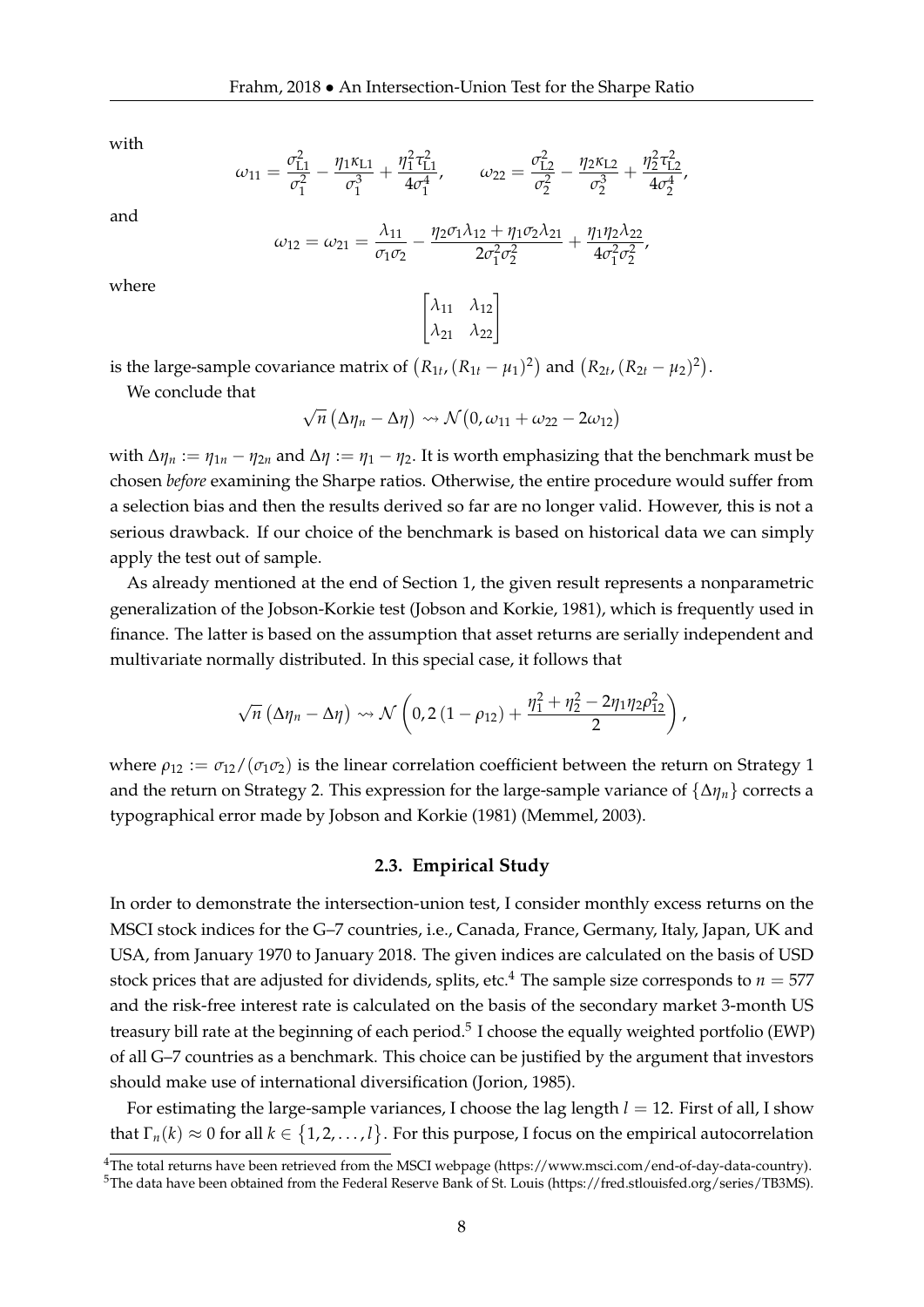function, i.e.,  $k \mapsto \rho_n(k) := \Gamma_n(k)/\Gamma_n(0)$ . Figure 1 contains the correlograms with respect to  ${R<sub>t</sub>}$  for the EWP and each G–7 country, where the red lines indicate the critical thresholds for the null hypothesis that the (true) autocorrelation at *k* is zero on the significance level  $\alpha = 0.05$ . Further, the reader can find the Ljung-Box *Q*-statistic in each plot, whose critical threshold on the significance level  $\alpha = 0.05$  amounts to 21.0261. The given results confirm the general opinion that first-order autocorrelations of asset returns do not significantly differ from zero.<sup>6</sup> Put another way, the large-sample variances and covariances of asset returns are not significantly larger than their stationary counterparts. This picture changes substantially in Figure 2, which shows the empirical autocorrelations with respect to  $\{(R_t - \mu_n)^2\}$ . Now, the Ljung-Box test always leads to a rejection of the null hypothesis  $H_0: \rho(1) = \rho(2) = \ldots = \rho(12) = 0$ . That is, there is a strong evidence that monthly asset returns exhibit conditional heteroscedasticity.

The following table contains the estimated large-sample variances divided by their stationary counterparts both for  $\{R_t\}$  and for  $\{(R_t - \mu_n)^2\}$ :

|  |  | EWP Canada France Germany Italy Japan UK USA                                           |  |  |
|--|--|----------------------------------------------------------------------------------------|--|--|
|  |  | $\sigma_{1n}^2/\sigma_n^2$ 1.4987 1.0299 1.2036 1.1255 1.6913 2.1828 1.2720 1.0118     |  |  |
|  |  | $\tau_{\text{L}_n}^2/\tau_n^2$ 2.5962 2.7550 2.3081 2.9514 2.3707 2.8368 2.5027 2.6202 |  |  |

We can see that the estimates of the large-sample variance of  ${R_t}$  do not differ very much from the stationary ones—except for Japan, where the large-sample variance seems to be more than twice the stationary variance. By contrast, the estimates of the large-sample variance of  $\{(R_t - \mu_n)^2\}$  are always more than twice their stationary counterparts. Hence, it is inappropriate to ignore the serial dependence structure of monthly asset returns.

Table 1 contains the means, standard deviations, and Sharpe ratios for the EWP and the G–7 countries based on the monthly asset returns from January 1970 to January 2018. The standard errors are given in parentheses. Despite the large number of observations, the standard errors of  $\mu_n$  and  $\eta_n$  are big compared to the corresponding estimates. This is a common problem in financial econometrics or, more specifically, in performance measurement. The last row of Table 1 contains the standard errors of the Sharpe ratios under the Jobson-Korkie assumption, i.e., that asset returns are serially independent and multivariate normally distributed. These numbers are smaller than their nonparametric counterparts and they do not vary too much. Under the Jobson-Korkie assumption, the large-sample variance of  $\{\eta_n\}$  amounts to  $1 + \eta^2/2 \approx 1$ . Hence, the standard error of  $\eta_n$  is approximately  $1/\sqrt{n}$  , which explains why the standard errors are almost constant in the last row of Table 1.

Now, in principle, we would like to support the (alternative) hypothesis that the EWP is optimal compared to each G–7 country. Unfortunately, Table 1 shows that UK has the largest Sharpe ratio and so the EWP cannot be significantly better. Interestingly, this was not always the case. A closer inspection of the data reveals that the EWP had the largest Sharpe ratio before the financial crisis 2007–2008. However, now we have to stop our testing procedure, but for informational purposes I provide the Sharpe-ratio differences for each 7 pairs, the corresponding

<sup>6</sup>The only exception is Japan, where we can find a relatively large *Q*-statistic of 31.7637.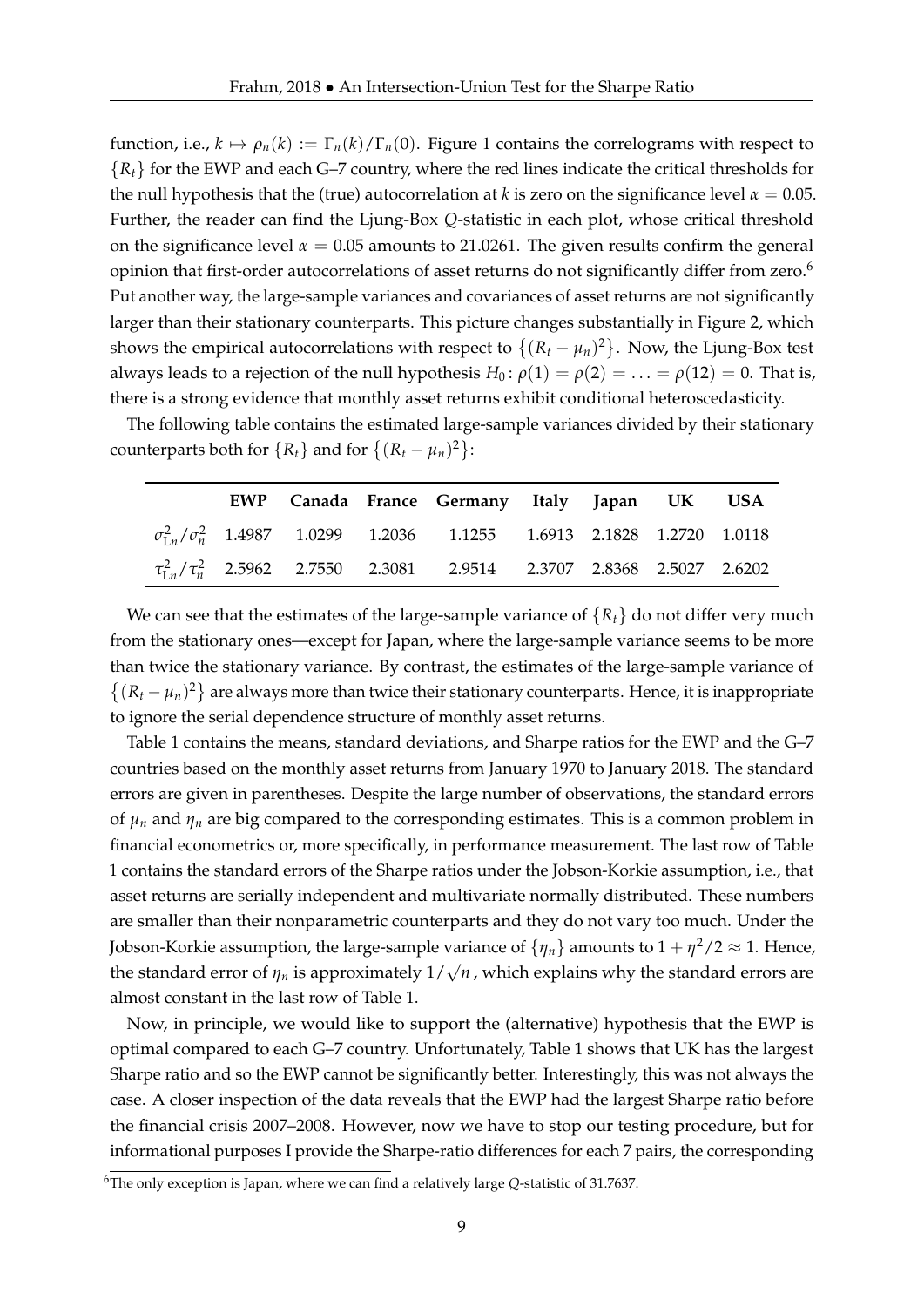Frahm, 2018 • An Intersection-Union Test for the Sharpe Ratio

|                                     | <b>EWP</b> | Canada | France | Germany | <b>Italy</b> | Japan  | UK     | <b>USA</b> |
|-------------------------------------|------------|--------|--------|---------|--------------|--------|--------|------------|
| $\mu_n$                             | 0.0053     | 0.0052 | 0.0062 | 0.0060  | 0.0033       | 0.0054 | 0.0052 | 0.0057     |
| $\mathbf{SE}(\mu_n)$                | 0.0023     | 0.0024 | 0.0029 | 0.0028  | 0.0040       | 0.0037 | 0.0020 | 0.0026     |
| $\sigma_n$                          | 0.0461     | 0.0560 | 0.0640 | 0.0627  | 0.0732       | 0.0599 | 0.0436 | 0.0620     |
| $SE(\sigma_n)$                      | 0.0030     | 0.0040 | 0.0037 | 0.0041  | 0.0038       | 0.0035 | 0.0028 | 0.0077     |
| $\eta_n$                            | 0.1149     | 0.0923 | 0.0971 | 0.0961  | 0.0449       | 0.0898 | 0.1202 | 0.0927     |
| $\mathbf{SE}(\eta_n)$               | 0.0581     | 0.0462 | 0.0492 | 0.0479  | 0.0537       | 0.0624 | 0.0548 | 0.0508     |
| $\mathbf{SE}_{\mathrm{IK}}(\eta_n)$ | 0.0419     | 0.0417 | 0.0417 | 0.0417  | 0.0417       | 0.0417 | 0.0418 | 0.0417     |

Table 1: Means, standard deviations, and Sharpe ratios for the EWP and the G–7 countries. The standard errors are given in parentheses.

|                                         |        |        | Canada France Germany Italy Japan UK |        |        |           | <b>USA</b> |
|-----------------------------------------|--------|--------|--------------------------------------|--------|--------|-----------|------------|
| $\Delta\eta_n$                          | 0.0226 | 0.0178 | 0.0187                               | 0.0700 | 0.0251 | $-0.0053$ | 0.0222     |
| $\mathbf{SE}(\Delta \eta_n)$            | 0.0213 | 0.0317 | 0.0419                               | 0.0269 | 0.0374 | 0.0381    | 0.0376     |
|                                         | 1.0635 | 0.5598 | 0.4472                               | 2.6054 | 0.6718 | -0.1397   | 0.5891     |
| $\mathbf{SE}_{\text{IK}}(\Delta \mu_n)$ | 0.0291 | 0.0227 | 0.0257                               | 0.0299 | 0.0354 | 0.0290    | 0.0274     |
| $t_{\rm IK}$                            | 0.7758 | 0.7821 | 0.7298                               | 2.3420 | 0.7083 | -0.1833   | 0.8089     |

Table 2: Sharpe ratio differences, standard errors, and *t*-statistics.

standard errors, and the associated *t*-statistics in Table 2. The reader can verify that it would have been hard to reject *H*0, anyway. The problem is that *every t*-statistic must be greater than Φ−<sup>1</sup> (1 − *α*) = 1.6449 in order to reject *H*0, but this stringent condition is fulfilled only for Italy.

The lower part of Table 2 contains the standard errors of the Sharpe ratio differences and the *t*-statistics that are calculated under the Jobson-Korkie assumption. Although the standard errors of  $\eta_n$  that are obtained under the same distributional assumption are always lower than their nonparametric counterparts (see the last row of Table 1), the same effect cannot be observed regarding ∆*ηn*. The Jobson-Korkie assumption underestimates the standard errors for some indices, but it overestimates them for other indices. All in all it appears to be very difficult to compare investment strategies by historical observation because the given results are hardly ever significant if we apply a joint or a multiple hypothesis test (Frahm et al., 2012).

#### **3. Conclusion**

In portfolio optimization we are often concerned with the question of whether a given investment strategy is optimal among a set of alternatives. In this work, I presented an intersection-union test for the null hypothesis that the benchmark is suboptimal in terms of the Sharpe ratio. The proposed test can easily be implemented. Further, it accounts for serial dependence and it does not presume that asset returns are multivariate normally distributed. Thus, it is compatible with the stylized facts of empirical finance. However, an empirical study demonstrates that, in most practical applications, it is hard to reject the null hypothesis due to the lack of data.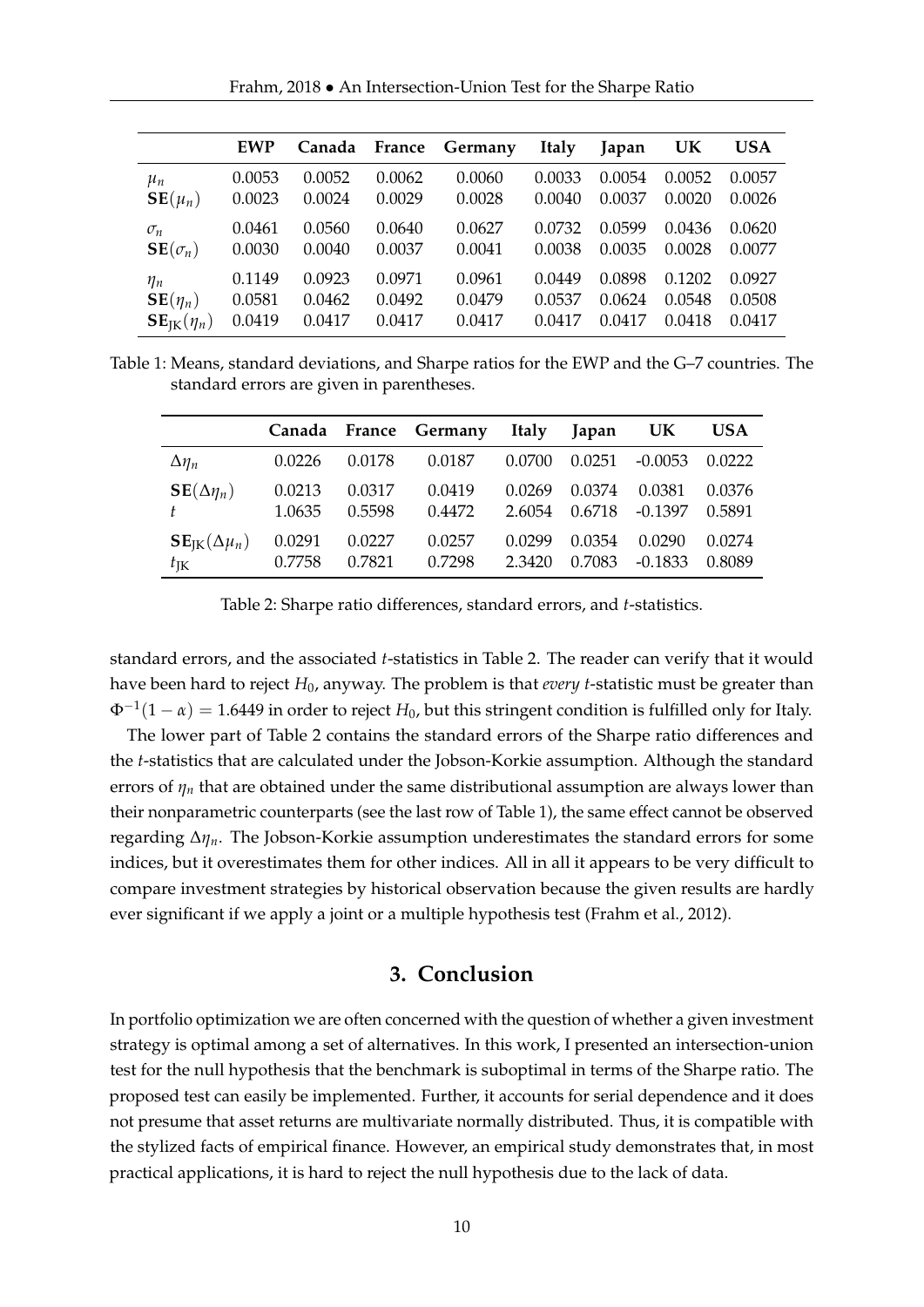#### **A. Asymptotic Results**

We can write  $\sigma = f(\sigma^2)$  with  $f: \sigma^2 \mapsto \sqrt{\sigma^2}$ . The first derivative of  $f$  at  $\sigma^2$  is  $(2\sigma)^{-1}$ . Hence, the asymptotic variance of  $\sqrt{n} (\sigma_n - \sigma)$  is  $\tau_{\rm L}^2 (2\sigma)^{-2} = \tau_{\rm L}^2 / (4\sigma^2)$ . √

Further, the Sharpe ratio can be written as  $\eta = g(\mu, \sigma^2)$  with  $g: (\mu, \sigma^2) \mapsto \mu$ / *σ* 2 . We obtain

.

$$
\frac{\partial g(\mu, \sigma^2)}{\partial \mu} = \frac{1}{\sigma} \quad \text{and} \quad \frac{\partial g(\mu, \sigma^2)}{\partial \sigma^2} = -\frac{\mu}{2\sigma^3}
$$

Hence, the asymptotic variance of  $\sqrt{n}(\eta_n - \eta)$  reads

$$
\frac{\sigma_{\rm L}^2}{\sigma^2} - 2 \cdot \frac{\mu \kappa_{\rm L}}{2\sigma^4} + \frac{\mu^2 \tau_{\rm L}^2}{4\sigma^6} = \frac{\sigma_{\rm L}^2}{\sigma^2} - \frac{\eta \kappa_{\rm L}}{\sigma^3} + \frac{\eta^2 \tau_{\rm L}^2}{4\sigma^4}.
$$

Further, if the components of  ${R_t}$  are independent and identically distributed, we have that  $\sigma_{\rm L}^2 = \sigma^2$ ,

$$
\kappa_{L} = \mathbf{Cov}(R_{t}, (R_{t} - \mu)^{2}) = \mathbf{E}(R_{t}(R_{t} - \mu)^{2}) - \mu\sigma^{2}
$$
  
=  $\mathbf{E}((R_{t} - \mu)^{3}) + \mu\sigma^{2} - \mu\sigma^{2} = \mathbf{E}((R_{t} - \mu)^{3}),$ 

and  $\tau_{\rm L}^2 = \text{Var}((R_t - \mu)^2) = \textbf{E}((R_t - \mu)^4) - \sigma^4$ , i.e.,  $\kappa_{\rm L}/\sigma^3 = \gamma_3$  and  $\tau_{\rm L}^2/\sigma^4 = \gamma_4 - 1$ . Thus, we conclude that

$$
\frac{\sigma_{\rm L}^2}{\sigma^2} - \frac{\eta \kappa_{\rm L}}{\sigma^3} + \frac{\eta^2 \tau_{\rm L}^2}{4\sigma^4} = 1 + \frac{\eta^2}{2} - \gamma_3 \eta + \frac{\gamma_4 - 3}{4} \cdot \eta^2.
$$

Now, consider the asymptotic covariance matrix of

$$
\sqrt{n}\,\left(\begin{bmatrix}\eta_{1n}-\eta_1\\\eta_{2n}-\eta_2\end{bmatrix}\right).
$$

The above result immediately leads to

$$
\omega_{11} = \frac{\sigma_{L1}^2}{\sigma_1^2} - \frac{\eta_1 \kappa_{L1}}{\sigma_1^3} + \frac{\eta_1^2 \tau_{L1}^2}{4\sigma_1^4} \quad \text{and} \quad \omega_{22} = \frac{\sigma_{L2}^2}{\sigma_2^2} - \frac{\eta_2 \kappa_{L2}}{\sigma_2^3} + \frac{\eta_2^2 \tau_{L2}^2}{4\sigma_2^4}.
$$

Moreover, the asymptotic covariance between  $\sqrt{n} (\eta_{1n} - \eta_1)$  and  $\sqrt{n} (\eta_{2n} - \eta_2)$  is

$$
\omega_{12} = \omega_{21} = \begin{bmatrix} \frac{\partial g(\mu_1, \sigma_1^2)}{\partial q(\mu_1, \sigma_1^2)} / \frac{\partial \mu_1}{\partial \sigma_1^2} \end{bmatrix}^T \begin{bmatrix} \lambda_{11} & \lambda_{12} \\ \lambda_{21} & \lambda_{22} \end{bmatrix} \begin{bmatrix} \frac{\partial g(\mu_2, \sigma_2^2)}{\partial q(\mu_2, \sigma_2^2)} / \frac{\partial \mu_2}{\partial \sigma_2^2} \end{bmatrix}
$$
  
= 
$$
\frac{\lambda_{11}}{\sigma_1 \sigma_2} - \frac{\mu_2 \lambda_{12}}{2 \sigma_1 \sigma_2^3} - \frac{\mu_1 \lambda_{21}}{2 \sigma_1^3 \sigma_2} + \frac{\mu_1 \mu_2 \lambda_{22}}{4 \sigma_1^3 \sigma_2^3} = \frac{\lambda_{11}}{\sigma_1 \sigma_2} - \frac{\eta_2 \sigma_1 \lambda_{12} + \eta_1 \sigma_2 \lambda_{21}}{2 \sigma_1^2 \sigma_2^2} + \frac{\eta_1 \eta_2 \lambda_{22}}{4 \sigma_1^2 \sigma_2^2}.
$$

If the asset returns are serially independent, the large-sample (co-)variances coincide with their stationary counterparts. More precisely, it holds that  $\sigma_{L1}^2 = \sigma_1^2$ ,  $\sigma_{L2}^2 = \sigma_2^2$ , and  $\lambda_{11} = \sigma_{12}$ . Moreover, by using some standard results for the multivariate normal distribution (Muirhead, 1982, p. 43), we obtain  $κ_{L1} = κ_{L2} = 0$ ,  $τ_{L1}^2 = 2σ_1^4$ ,  $τ_{L2}^2 = 2σ_2^4$ ,  $λ_{12} = λ_{21} = 0$ , and  $λ_{22} = 2σ_{12}^2$ . Thus,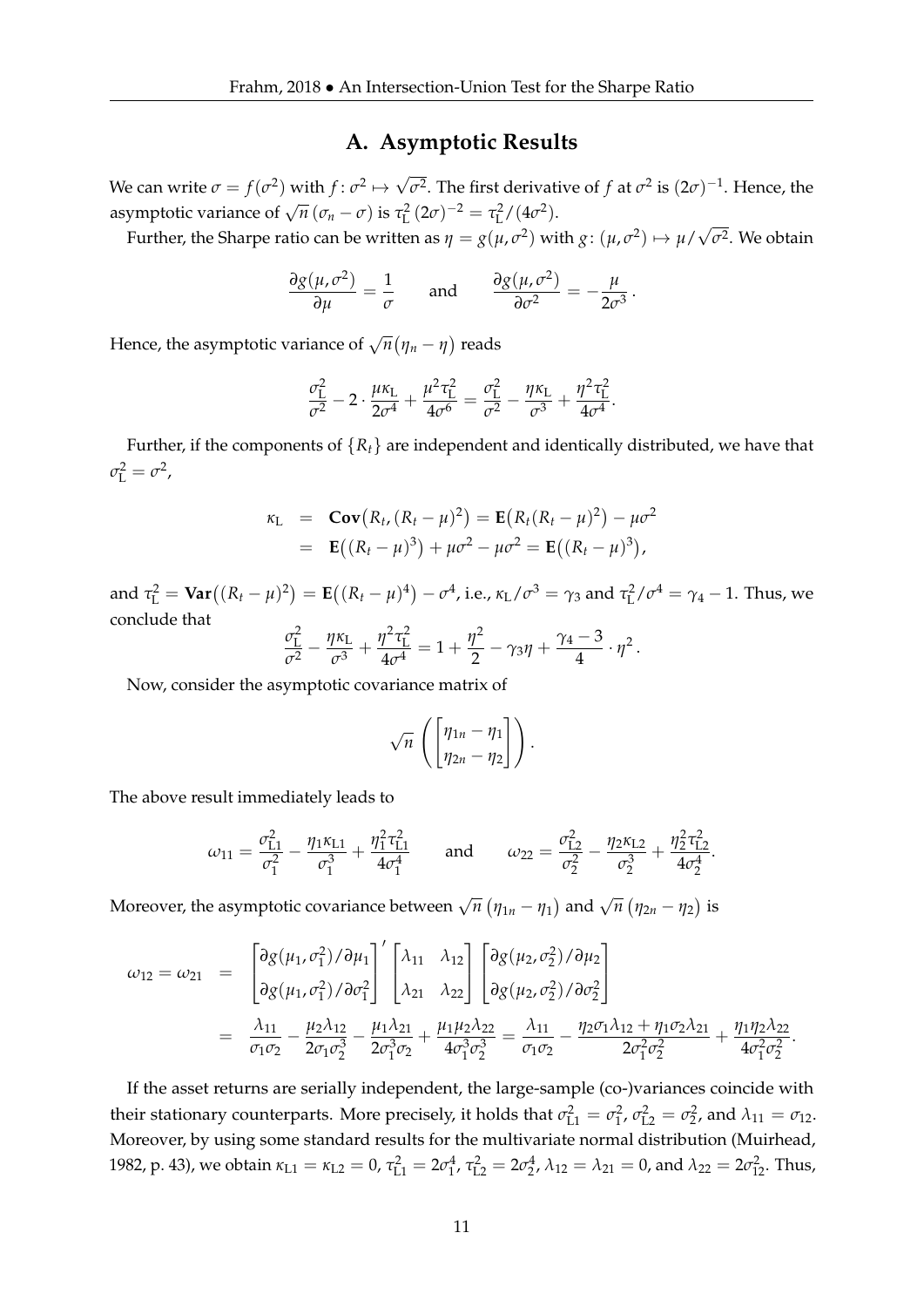we have that

$$
\omega_{11} = \frac{\sigma_1^2}{\sigma_1^2} + \frac{\eta_1^2 2\sigma_1^4}{4\sigma_1^4} = 1 + \frac{\eta_1^2}{2} \quad \text{and} \quad \omega_{22} = \frac{\sigma_2^2}{\sigma_2^2} + \frac{\eta_2^2 2\sigma_2^4}{4\sigma_2^4} = 1 + \frac{\eta_2^2}{2}
$$

as well as

$$
\omega_{12} = \frac{\sigma_{12}}{\sigma_1 \sigma_2} + \frac{\eta_1 \eta_2 2 \sigma_{12}^2}{4 \sigma_1^2 \sigma_2^2} = \rho_{12} + \frac{\eta_1 \eta_2 \rho_{12}^2}{2}.
$$

This leads to the large-sample variance of ∆*ηn*, i.e.,

$$
\omega_{11} + \omega_{22} - 2\omega_{12} = 2(1 - \rho_{12}) + \frac{\eta_1^2 + \eta_2^2 - 2\eta_1\eta_2\rho_{12}^2}{2}.
$$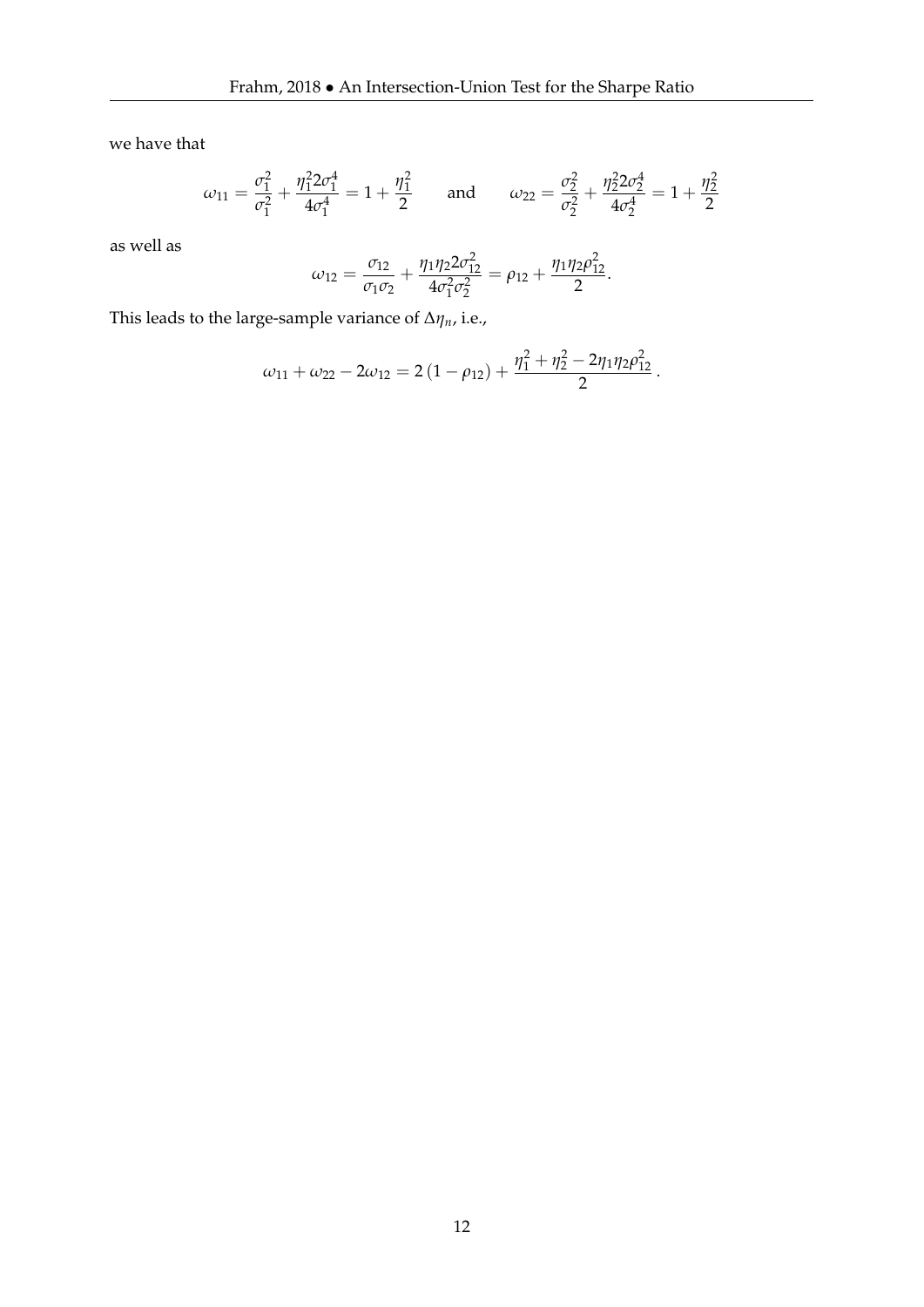

### **B. Correlograms**

Figure 1: Correlograms with respect to  ${R_t}$  of the EWP and each G–7 country.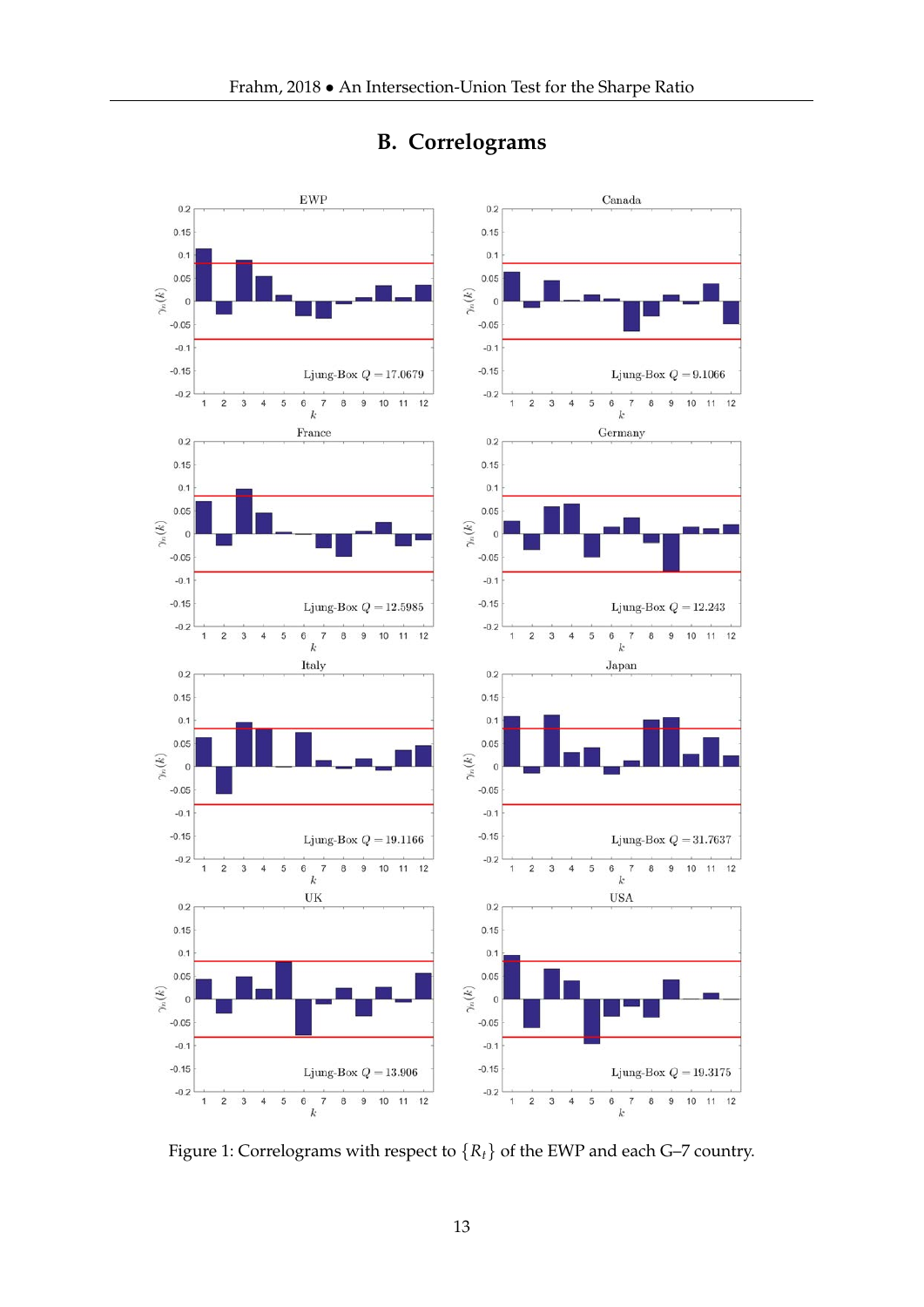

 $\,$  8 9

> $\overline{9}$  $10$  $11 \t12$

> > $10$  $11 \t12$

 $\overline{8}$ 

 $\overline{7}$ 

 $\overline{\mathcal{L}}$ 8 9

> $^{\rm 8}$  $\,9$

 $10$  11 12

10 11 12

Figure 2: Correlograms with respect to  $\{(R_t - \mu_n)^2\}$  of the EWP and each G–7 country.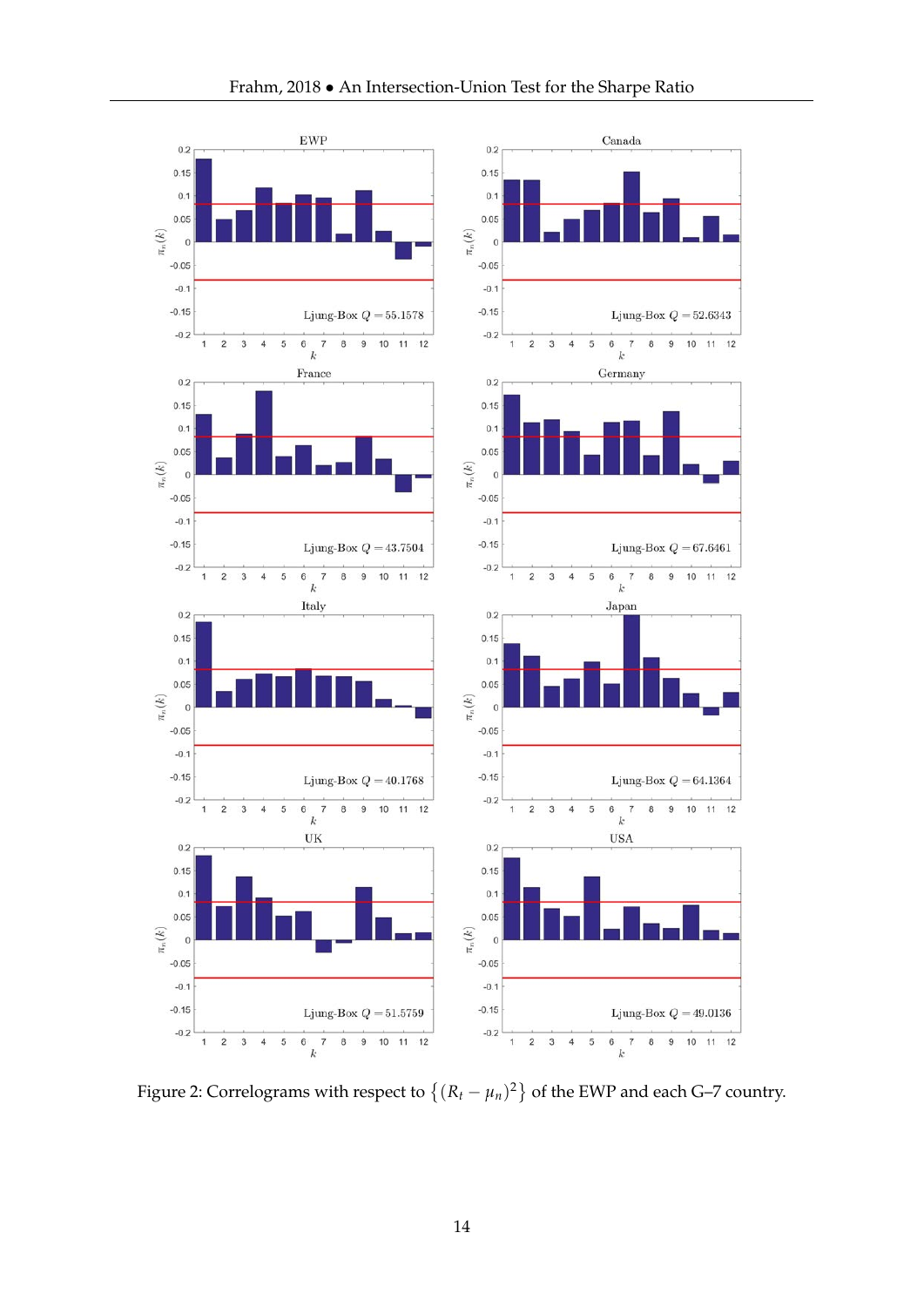#### **References**

- Andrews, D. (1991): "Heteroskedasticity and autocorrelation consistent covariance matrix estimation," *Econometrica* **59**, pp. 817–858.
- Bartosz, S. (2012): "Downside risk approach for multi-objective portfolio optimization," in D. Klatte, H.J. Lüthi, K. Schmedders (editors), "Operations Research Proceedings 2011," Springer, pp. 191–196.
- Berger, R. (1997): "Likelihood ratio tests and intersection-union tests," in S. Panchapakesan, N. Balakrishnan (editors), "Advances in Statistical Decision Theory and Applications," Birkhäuser, pp. 225–237.
- Black, F. (1976): "Studies of stock price volatility changes," in "Proceedings of the Business and Economics Section of the American Statistical Association," pp. 177–181.
- Bradley, R. (2005): "Basic properties of strong mixing conditions. A survey and some open questions," *Probability Surveys* **2**, pp. 107–144.
- Brockwell, P., Davis, R. (1991): *Time Series: Theory and Methods*, Springer, 2nd edition.
- Burgess, A. (2000): "Statistical arbitrage models of the FTSE 100," in Y. Abu-Mostafa, B. LeBaron, A. Lo, A. Weigend (editors), "Computational Finance," MIT Press, pp. 297–312.
- Conrad, J., Kaul, G. (1998): "An anatomy of trading strategies," *The Review of Financial Studies* **11**, pp. 489–519.
- DeMiguel, V., Garlappi, L., Uppal, R. (2009): "Optimal versus naive diversification: How inefficient is the 1/*N* portfolio strategy?" *Review of Financial Studies* **22**, pp. 1915–1953.
- Eagleson, G. (1975): "On Gordin's central limit theorem for stationary processes," *Journal of Applied Probability* **12**, pp. 176–179.
- Frahm, G., Jaekel, U. (2015): "Tyler's M-estimator in high-dimensional financial-data analysis," in K. Nordhausen, S. Taskinen (editors), "Modern Nonparametric, Robust and Multivariate Methods," Chapter 17, Springer, pp. 289–305.
- Frahm, G., Wickern, T., Wiechers, C. (2012): "Multiple tests for the performance of different investment strategies," *Advances in Statistical Analysis* **96**, pp. 343–383.
- Hamilton, J. (1994): *Time Series Analysis*, Princeton University Press.
- Hanke, M., Penev, S. (2018): "Comparing large-sample maximum Sharpe ratios and incremental variable testing," *European Journal of Operational Research* **265**, pp. 571–579.
- Hayashi, F. (2000): *Econometrics*, Princeton University Press.
- Jobson, J., Korkie, B. (1981): "Performance hypothesis testing with the Sharpe and Treynor measures," *Journal of Finance* **36**, pp. 889–908.